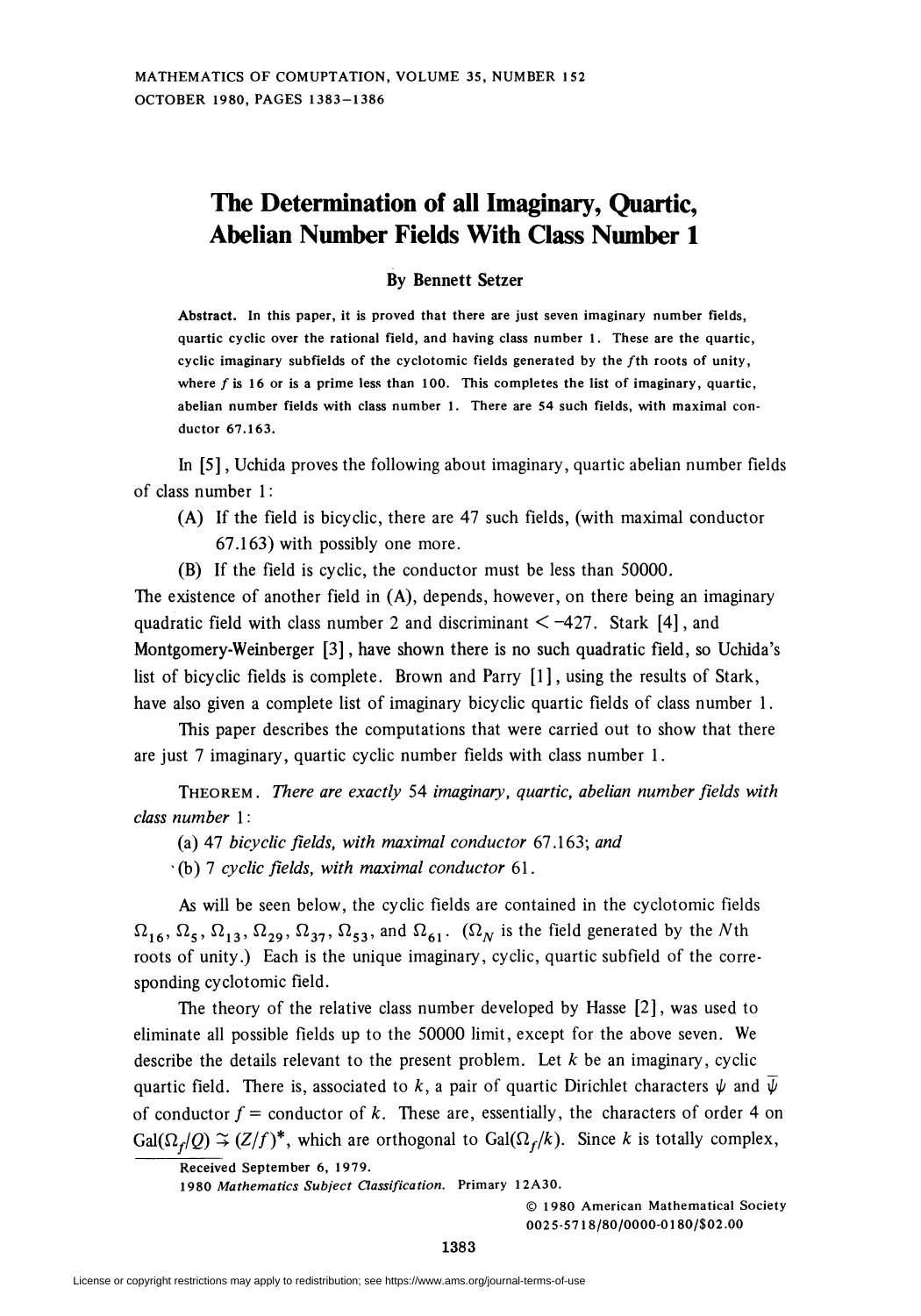$\psi(-1) = \overline{\psi}(-1) = -1$ . Now, also, k contains a unique real quadratic subfield,  $k_1$ . Let  $h =$  class number of k,  $h_1 =$  class number of  $k_1$ . Then  $h = h_1h^*$ , where  $h^*$  is an integer, the relative class number. Hasse (p. 79 of [2]), gives a formula for  $h^*$ , which in the present case reduces to

$$
h^* = w\Theta(\psi)\Theta(\overline{\psi}),
$$

where  $w =$  number of roots of unity in k and

$$
\Theta(\psi) = -\frac{1}{2f} \sum_{x=1}^{f-1} x \psi(x).
$$

(Note that it is easy to verify that a fundamental unit of  $k_1$  is also a fundamental unit of  $k$ , so the factor  $Q$  in Hasse's original formula is 1 in the present case.)

The search for  $k$  of class number 1 was first reduced by the following

PROPOSITION 1. If  $h = 1$ , then  $f = 16$  or f is a prime,  $f = 5 \pmod{8}$ .

**Proof.** Since  $h \ge h^* \ge 2\Theta(\psi)\Theta(\overline{\psi})$ , if h is to be 1, then  $\Theta(\psi)$  cannot be integral. But,  $\Theta(\psi)$  is integral if f is divisible by two distinct primes; Section 28 of [2]. If  $f = p^e$  is a power of an odd prime, then  $\Theta(\psi)$  is integral if  $e > 1$ ; Satz 32, p. 93 of [2]. For there to be a quartic character (mod f), f an odd prime, we must have  $f \equiv 1 \pmod{4}$ . If the character is to be odd, then  $f \not\equiv 1 \pmod{8}$ . Finally, if  $f = 2<sup>e</sup>$ , then  $f = 16$ , since the only odd quartic characters (mod  $2^e$ ) have conductor 16.

In each case  $f = 16$ , f a prime  $\equiv 5 \pmod{8}$ , the field k is a uniquely determined subfield of  $\Omega_f$ , and the character pair is the unique pair of odd, quartic characters (mod f). For  $f = 16$ ,  $k_1 = Q[\sqrt{2}]$  so  $h_1 = 1$ . Also,  $w = 2$ . It is easily checked that  $\Theta(\psi)\Theta(\overline{\psi}) = \frac{1}{2}$ . So, in the case  $f = 16$ ,  $h = 1$ . Now assume that f is a prime  $\equiv 5$ (mod 8). The computation of  $\Theta(\psi)$  can be done by counting quartic residues (mod f).

PROPOSITION 2. Let f be a prime  $\equiv$  5 (mod 8) and  $\psi$  a quartic character (mod f), where  $\psi(2) = i$ ,  $i^2 = -1$ . Then

$$
\Theta(\psi) = ((3(\alpha_0 - \delta_0) + (\beta_0 - \gamma_0)) + ((\alpha_0 - \delta_0) - 3(\beta_0 - \gamma_0))i)/10,
$$

and

$$
\Theta(\psi)\Theta(\overline{\psi}) = ((\alpha_0 - \delta_0)^2 + (\beta_0 - \gamma_0)^2)/10,
$$

where  $\alpha_0$  is the number of quartic residues (mod f) contained in the interval  $[1, (f-1)/4]$ ;  $\beta_0$ , in  $[(f+3)/4, (f-1)/2]$ ;  $\gamma_0$ , in  $[(f+1)/2, (3f-3)/4]$ ;  $\delta_0$ , in  $[(3f+1)/4,(f-1)].$ 

Note that, since  $f \equiv 5 \pmod{8}$  is assumed, 2 is not a quadratic residue (mod f), so  $(\psi(2))^2 = -1$ .

Note also that the definition of  $\Theta(\psi)$  and Proposition 2 give  $\Theta(\psi)$  as members of the Gaussian field  $(Q[i])$  with denominators 2f and 10, respectively. If  $f > 5$ , the true denominator is at worst 2, so  $3(\alpha_0 - \delta_0) + (\beta_0 - \gamma_0) \equiv 0 \pmod{5}$ . Also,  $\alpha_0$  +  $\beta_0 + \gamma_0 + \delta_0 = (f-1)/4 \equiv 1 \pmod{2}$ , so  $\Theta(\psi)$  and  $\Theta(\psi) \cdot \Theta(\overline{\psi})$  have exact denominator 2. This also follows from Satz 32 of [2].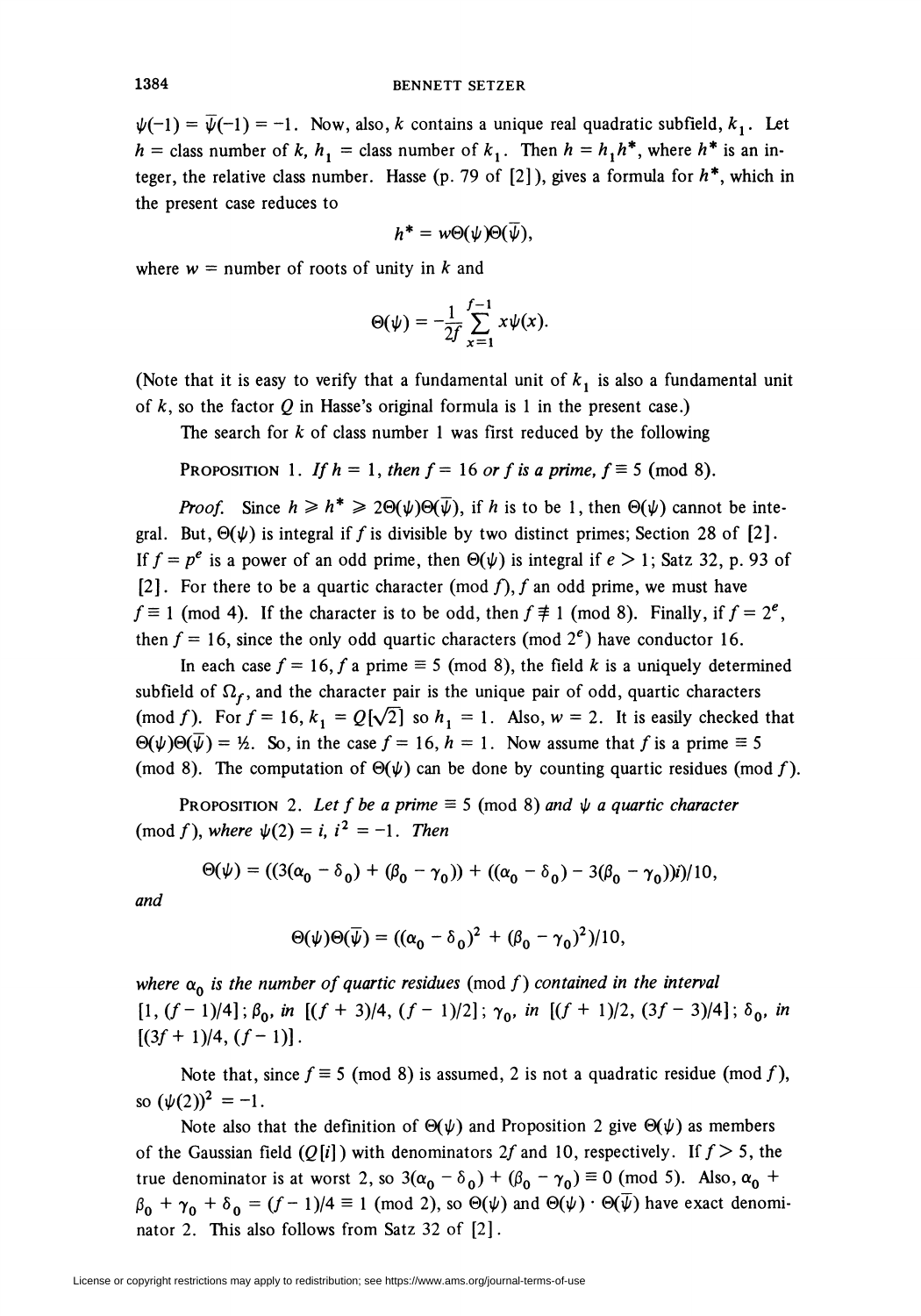Proof. We first derive the formula

(1) 
$$
\Theta(\psi) = \psi(2) \sum_{x=1}^{(f-1)/2} \psi(x) / (4\psi(2) - 2).
$$

Let

$$
G_1 = \sum_{x=1}^{(f-1)/2} x\psi(x), \qquad G_2 = \sum_{x=(f+1)/2}^{f-1} x\psi(x).
$$

Then

$$
2\psi(2)G_1 = \sum_{x=1}^{(f-1)/2} 2x\psi(2x),
$$

and

$$
2\psi(2)G_2 = \sum_{x=(f+1)/2}^{f-1} (2x-f)\psi(2x-f) - f\psi(2)\sum_{x=1}^{(f-1)/2} \psi(x).
$$

Since  $f$  is odd,

$$
2\psi(2)(G_1 + G_2) = G_1 + G_2 - f\psi(2)\sum_{x=1}^{(f-1)/2} \psi(x).
$$

As  $\Theta(\psi) = (G_1 + G_2)/(-2f)$ , (1) is proved.

representatives 1, 2, 4, 8. Let  $\alpha_i$  be the number of elements in 2<sup>*i*</sup>-coset contained in Now, the subgroup of quartic residues (mod f) is index 4 in  $(Z/fZ)^*$ , with coset the interval  $[1, (f-1)/4]$ , for  $0 \le j \le 3$ .  $(\alpha_0$  is the same as above.) Define  $\beta_j$ ,  $\gamma_j$ ,  $\delta_j$ similarly for the successive quarter intervals of  $[1, f-1]$ . Then

(2) 
$$
\sum_{x=1}^{(f-1)/2} \psi(x) = (\alpha_0 + \beta_0) - (\alpha_2 + \beta_2) + (\alpha_1 + \beta_1)i - (\alpha_3 + \beta_3)i.
$$

Since  $-1$  is a quadratic, but not quartic, residue (mod f), multiplication by  $-1$ gives the following relations:

 $\alpha_0 = \delta_2$ ,  $\alpha_1 = \delta_3$ ,  $\alpha_2 = \delta_0$ ,  $\alpha_3 = \delta_1$ , (3)  $\beta_0 = \gamma_2$ ,  $\beta_1 = \gamma_3$ ,  $\beta_2 = \gamma_0$ ,  $\beta_3 = \gamma_1$ .

Also, the quartic residues in  $[1, (f-1)/4]$  and  $[(f + 1)/2, (3f - 3)/4]$ , when multiplied by 2, map one to one onto the 2-coset elements in [1,  $(f-1)/2$ ]. Thus  $\alpha_0 + \gamma_0 =$  $\alpha_1 + \beta_1$ . Similarly:

(4)  
\n
$$
\alpha_0 + \gamma_0 = \alpha_1 + \beta_1, \quad \beta_0 + \delta_0 = \gamma_1 + \delta_1,
$$
\n
$$
\alpha_1 + \gamma_1 = \alpha_2 + \beta_2, \quad \beta_1 + \delta_1 = \gamma_2 + \delta_2,
$$
\n
$$
\alpha_2 + \gamma_2 = \alpha_3 + \beta_3, \quad \beta_2 + \delta_2 = \gamma_3 + \delta_3,
$$
\n
$$
\alpha_3 + \gamma_3 = \alpha_0 + \beta_0, \quad \beta_3 + \delta_3 = \gamma_0 + \delta_0.
$$